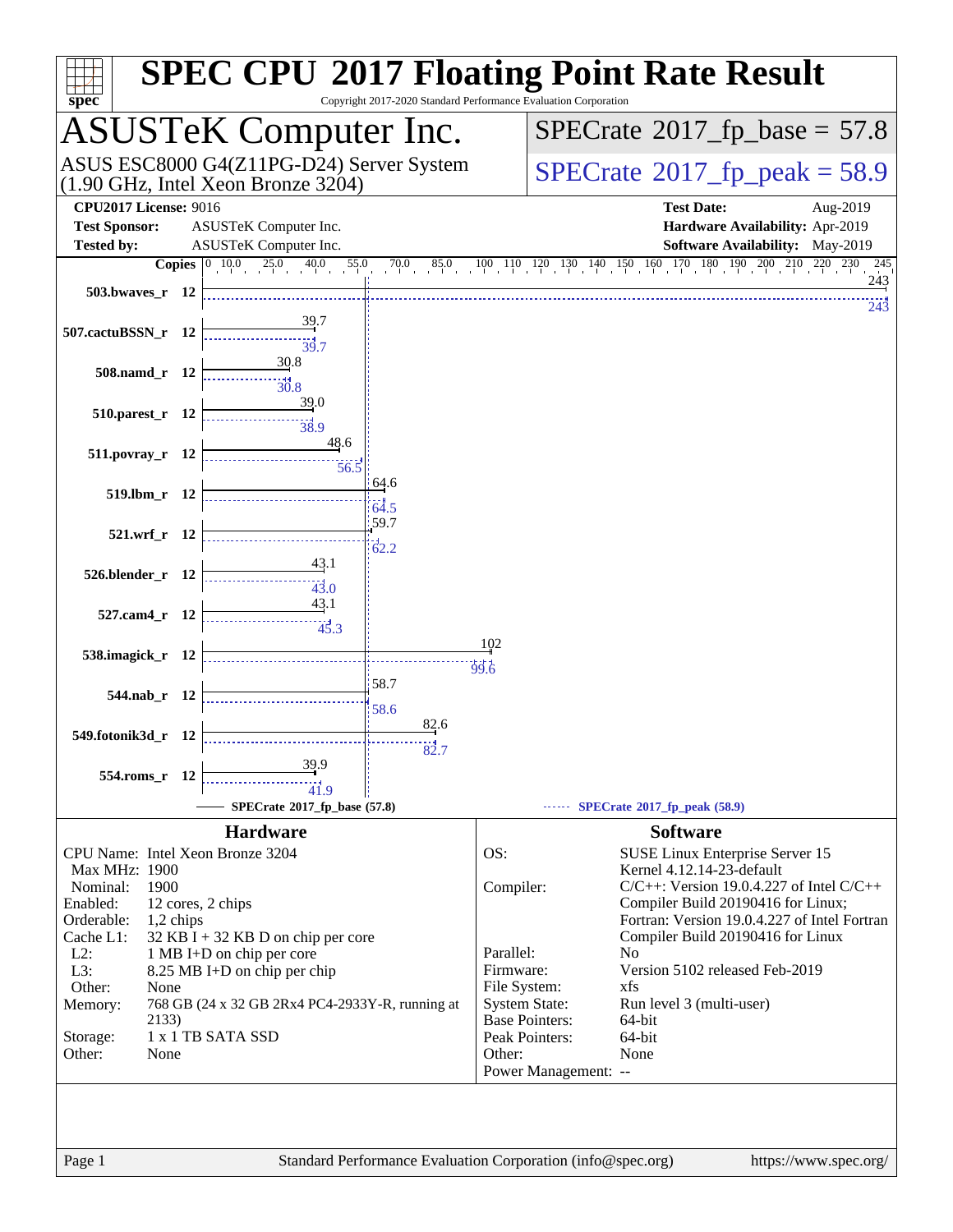

Copyright 2017-2020 Standard Performance Evaluation Corporation

# ASUSTeK Computer Inc.<br>ASUS ESC8000 G4(Z11PG-D24) Server System

(1.90 GHz, Intel Xeon Bronze 3204)

 $SPECTate@2017_fp\_base = 57.8$ 

 $SPECTate@2017_fp\_peak = 58.9$ 

**[Test Sponsor:](http://www.spec.org/auto/cpu2017/Docs/result-fields.html#TestSponsor)** ASUSTeK Computer Inc. **[Hardware Availability:](http://www.spec.org/auto/cpu2017/Docs/result-fields.html#HardwareAvailability)** Apr-2019 **[Tested by:](http://www.spec.org/auto/cpu2017/Docs/result-fields.html#Testedby)** ASUSTeK Computer Inc. **[Software Availability:](http://www.spec.org/auto/cpu2017/Docs/result-fields.html#SoftwareAvailability)** May-2019

**[CPU2017 License:](http://www.spec.org/auto/cpu2017/Docs/result-fields.html#CPU2017License)** 9016 **[Test Date:](http://www.spec.org/auto/cpu2017/Docs/result-fields.html#TestDate)** Aug-2019

### **[Results Table](http://www.spec.org/auto/cpu2017/Docs/result-fields.html#ResultsTable)**

|                                  | <b>Base</b>   |                |       |                |       | <b>Peak</b>    |       |               |                |              |                |              |                |              |
|----------------------------------|---------------|----------------|-------|----------------|-------|----------------|-------|---------------|----------------|--------------|----------------|--------------|----------------|--------------|
| <b>Benchmark</b>                 | <b>Copies</b> | <b>Seconds</b> | Ratio | <b>Seconds</b> | Ratio | <b>Seconds</b> | Ratio | <b>Copies</b> | <b>Seconds</b> | <b>Ratio</b> | <b>Seconds</b> | <b>Ratio</b> | <b>Seconds</b> | <b>Ratio</b> |
| 503.bwaves_r                     | 12            | 496            | 243   | 496            | 243   | 496            | 242   | 12            | 496            | 243          | <u>495</u>     | 243          | 495            | 243          |
| 507.cactuBSSN_r                  | 12            | 383            | 39.7  | 384            | 39.6  | 382            | 39.8  | 12            | 383            | 39.6         | 382            | 39.8         | 383            | 39.7         |
| $508$ .namd $r$                  | 12            | 371            | 30.8  | 371            | 30.7  | 369            | 30.9  | 12            | 389            | 29.3         | 370            | 30.8         | 368            | 31.0         |
| $510.parest_r$                   | 12            | 802            | 39.1  | 806            | 39.0  | 808            | 38.8  | 12            | 807            | 38.9         | 806            | 38.9         | 806            | 39.0         |
| 511.povray_r                     | 12            | 576            | 48.6  | 577            | 48.6  | 579            | 48.4  | 12            | 496            | 56.5         | 496            | 56.5         | 499            | 56.1         |
| 519.lbm r                        | 12            | 196            | 64.6  | 196            | 64.7  | 196            | 64.5  | 12            | 197            | 64.1         | 196            | 64.7         | 196            | 64.5         |
| $521$ .wrf r                     | 12            | 447            | 60.1  | 450            | 59.7  | 450            | 59.7  | 12            | 432            | 62.2         | 432            | 62.2         | 431            | 62.3         |
| 526.blender r                    | 12            | 424            | 43.1  | 424            | 43.1  | 424            | 43.1  | 12            | 425            | <b>43.0</b>  | 424            | 43.1         | 425            | 43.0         |
| 527.cam4 r                       | 12            | 488            | 43.0  | 488            | 43.1  | 487            | 43.1  | 12            | 464            | 45.3         | 463            | 45.3         | 465            | 45.2         |
| 538.imagick_r                    | 12            | 291            | 102   | 291            | 103   | 292            | 102   | 12            | <b>300</b>     | 99.6         | 310            | 96.4         | 291            | 102          |
| 544.nab r                        | 12            | 344            | 58.7  | 344            | 58.7  | 344            | 58.7  | 12            | 346            | 58.4         | 344            | 58.6         | 345            | 58.6         |
| 549.fotonik3d r                  | 12            | 565            | 82.7  | 566            | 82.6  | 568            | 82.4  | 12            | 566            | 82.7         | 566            | 82.7         | 567            | 82.5         |
| $554$ .roms r                    | 12            | 477            | 39.9  | 477            | 40.0  | 481            | 39.6  | 12            | 455            | 41.9         | 456            | 41.8         | 454            | 42.0         |
| $SPECrate^{\circ}2017$ fp base = |               |                | 57.8  |                |       |                |       |               |                |              |                |              |                |              |

**[SPECrate](http://www.spec.org/auto/cpu2017/Docs/result-fields.html#SPECrate2017fppeak)[2017\\_fp\\_peak =](http://www.spec.org/auto/cpu2017/Docs/result-fields.html#SPECrate2017fppeak) 58.9**

Results appear in the [order in which they were run.](http://www.spec.org/auto/cpu2017/Docs/result-fields.html#RunOrder) Bold underlined text [indicates a median measurement.](http://www.spec.org/auto/cpu2017/Docs/result-fields.html#Median)

### **[Submit Notes](http://www.spec.org/auto/cpu2017/Docs/result-fields.html#SubmitNotes)**

 The numactl mechanism was used to bind copies to processors. The config file option 'submit' was used to generate numactl commands to bind each copy to a specific processor. For details, please see the config file.

### **[Operating System Notes](http://www.spec.org/auto/cpu2017/Docs/result-fields.html#OperatingSystemNotes)**

Stack size set to unlimited using "ulimit -s unlimited"

### **[General Notes](http://www.spec.org/auto/cpu2017/Docs/result-fields.html#GeneralNotes)**

Environment variables set by runcpu before the start of the run: LD\_LIBRARY\_PATH = "/spec2017\_19u4/lib/intel64" Binaries compiled on a system with 1x Intel Core i9-799X CPU + 32GB RAM memory using Redhat Enterprise Linux 7.5 Transparent Huge Pages enabled by default Prior to runcpu invocation Filesystem page cache synced and cleared with: sync; echo 3> /proc/sys/vm/drop\_caches runcpu command invoked through numactl i.e.: numactl --interleave=all runcpu <etc> NA: The test sponsor attests, as of date of publication, that CVE-2017-5754 (Meltdown) is mitigated in the system as tested and documented. Yes: The test sponsor attests, as of date of publication, that CVE-2017-5753 (Spectre variant 1)

**(Continued on next page)**

| Standard Performance Evaluation Corporation (info@spec.org)<br>Page 2 | https://www.spec.org/ |
|-----------------------------------------------------------------------|-----------------------|
|-----------------------------------------------------------------------|-----------------------|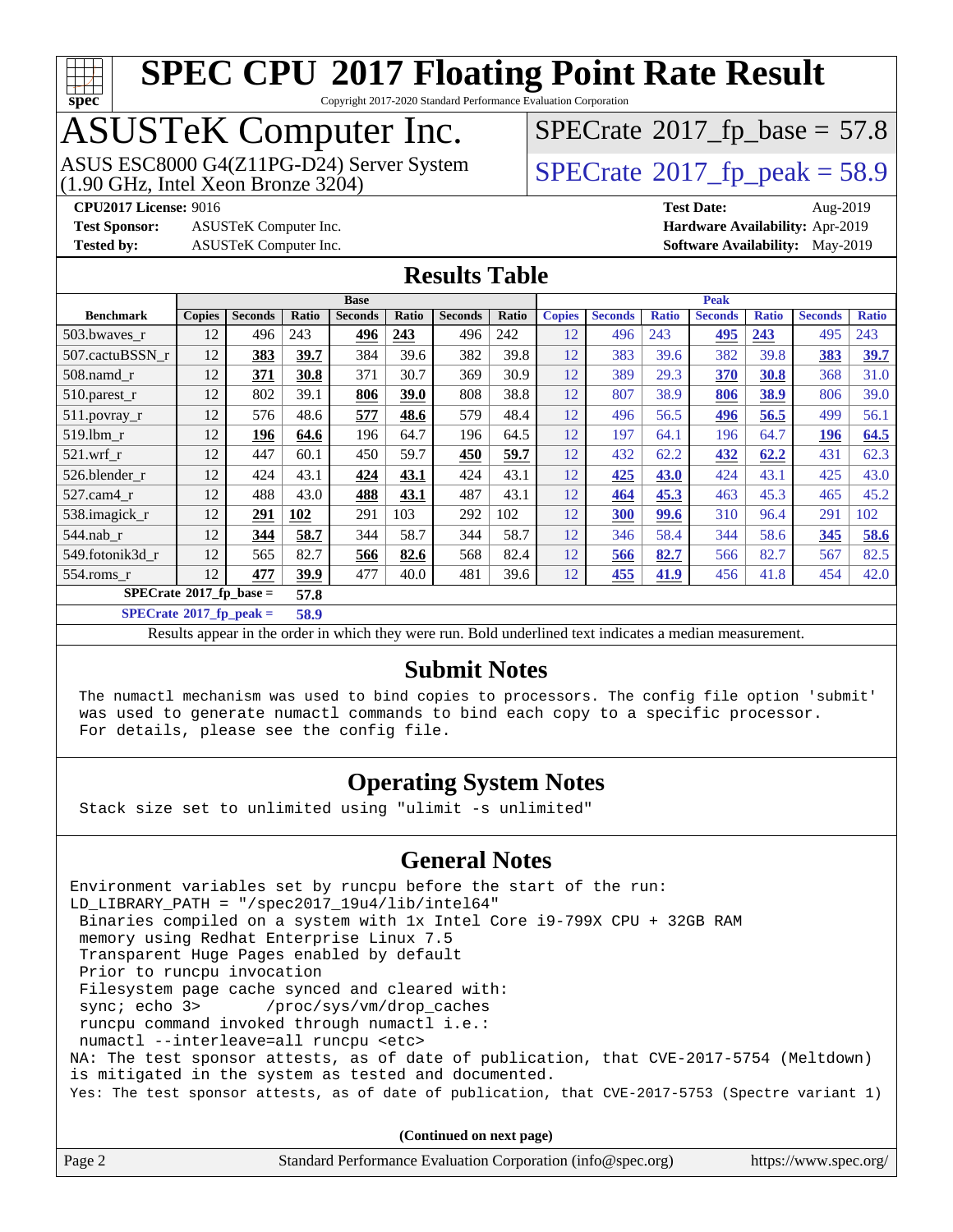

Copyright 2017-2020 Standard Performance Evaluation Corporation

### ASUSTeK Computer Inc.

(1.90 GHz, Intel Xeon Bronze 3204) ASUS ESC8000 G4(Z11PG-D24) Server System  $\vert$  [SPECrate](http://www.spec.org/auto/cpu2017/Docs/result-fields.html#SPECrate2017fppeak)®[2017\\_fp\\_peak = 5](http://www.spec.org/auto/cpu2017/Docs/result-fields.html#SPECrate2017fppeak)8.9

 $SPECTate@2017_fp\_base = 57.8$ 

**[Test Sponsor:](http://www.spec.org/auto/cpu2017/Docs/result-fields.html#TestSponsor)** ASUSTeK Computer Inc. **[Hardware Availability:](http://www.spec.org/auto/cpu2017/Docs/result-fields.html#HardwareAvailability)** Apr-2019 **[Tested by:](http://www.spec.org/auto/cpu2017/Docs/result-fields.html#Testedby)** ASUSTeK Computer Inc. **[Software Availability:](http://www.spec.org/auto/cpu2017/Docs/result-fields.html#SoftwareAvailability)** May-2019

**[CPU2017 License:](http://www.spec.org/auto/cpu2017/Docs/result-fields.html#CPU2017License)** 9016 **[Test Date:](http://www.spec.org/auto/cpu2017/Docs/result-fields.html#TestDate)** Aug-2019

### **[General Notes \(Continued\)](http://www.spec.org/auto/cpu2017/Docs/result-fields.html#GeneralNotes)**

is mitigated in the system as tested and documented. Yes: The test sponsor attests, as of date of publication, that CVE-2017-5715 (Spectre variant 2) is mitigated in the system as tested and documented.

### **[Platform Notes](http://www.spec.org/auto/cpu2017/Docs/result-fields.html#PlatformNotes)**

Page 3 Standard Performance Evaluation Corporation [\(info@spec.org\)](mailto:info@spec.org) <https://www.spec.org/> BIOS Configuration: VT-d = Disabled Patrol Scrub = Disabled ENERGY\_PERF\_BIAS\_CFG mode = performance Engine Boost = Level3(Max) LLC dead line allc = Disabled SR-IOV Support = Disabled CSM Support = Disabled Sysinfo program /spec2017\_19u4/bin/sysinfo Rev: r5974 of 2018-05-19 9bcde8f2999c33d61f64985e45859ea9 running on linux-gh78 Mon Aug 5 18:12:09 2019 SUT (System Under Test) info as seen by some common utilities. For more information on this section, see <https://www.spec.org/cpu2017/Docs/config.html#sysinfo> From /proc/cpuinfo model name : Intel(R) Xeon(R) Bronze 3204 CPU @ 1.90GHz 2 "physical id"s (chips) 12 "processors" cores, siblings (Caution: counting these is hw and system dependent. The following excerpts from /proc/cpuinfo might not be reliable. Use with caution.) cpu cores : 6 siblings : 6 physical 0: cores 0 1 2 3 4 5 physical 1: cores 0 1 2 3 4 5 From lscpu: Architecture: x86\_64 CPU op-mode(s): 32-bit, 64-bit Byte Order: Little Endian  $CPU(s):$  18 On-line CPU(s) list: 0-11 Off-line CPU(s) list: 12-17 Thread(s) per core: 1 Core(s) per socket: 6 Socket(s): 2 NUMA node(s): 2 Vendor ID: GenuineIntel CPU family: 6 **(Continued on next page)**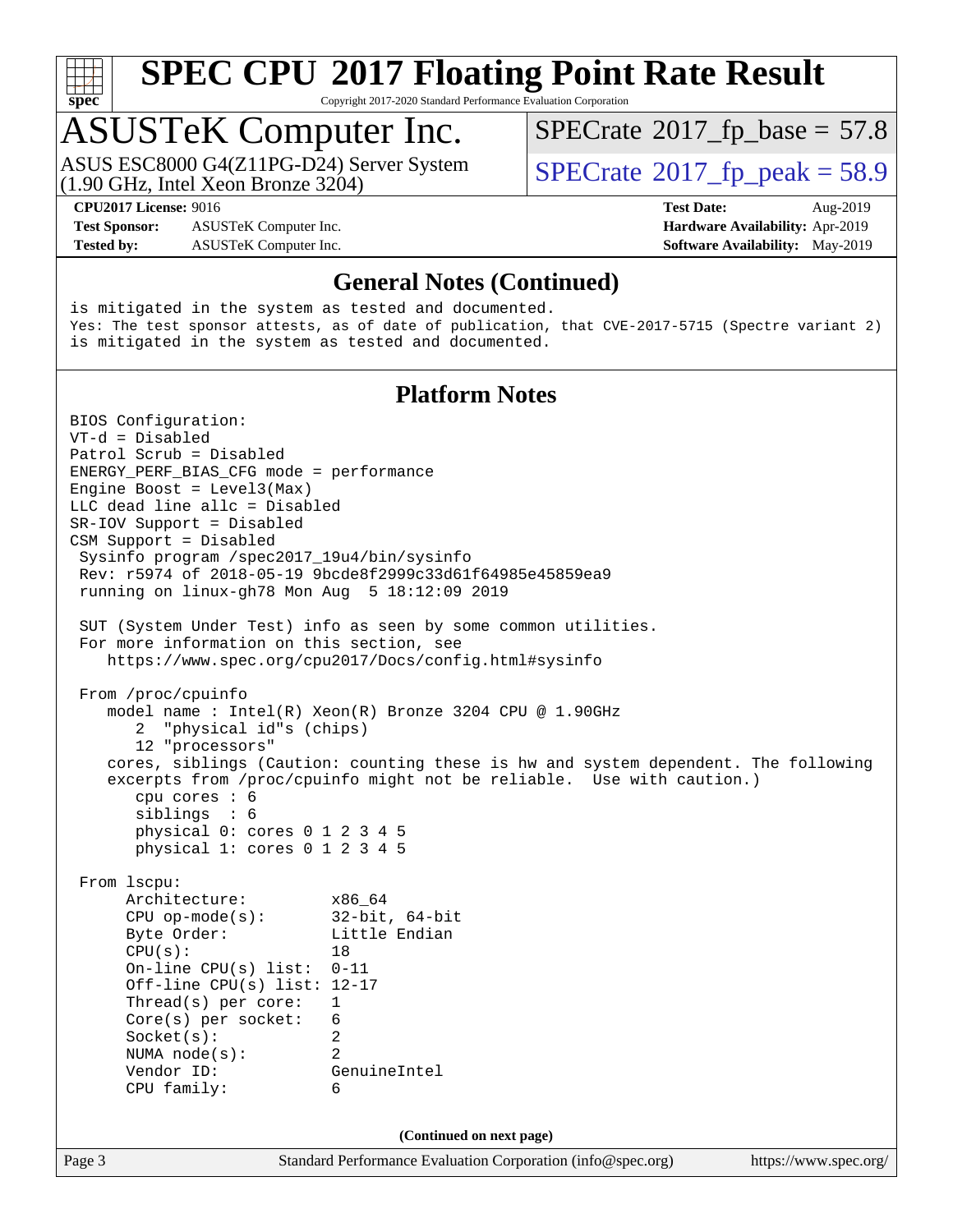

Copyright 2017-2020 Standard Performance Evaluation Corporation

## ASUSTeK Computer Inc.

ASUS ESC8000 G4(Z11PG-D24) Server System<br>(1.90 GHz, Intel Xeon Bronze 3204)

 $SPECrate$ <sup>®</sup>[2017\\_fp\\_base =](http://www.spec.org/auto/cpu2017/Docs/result-fields.html#SPECrate2017fpbase) 57.8

 $SPECrate<sup>®</sup>2017_fp_peak = 58.9$  $SPECrate<sup>®</sup>2017_fp_peak = 58.9$  $SPECrate<sup>®</sup>2017_fp_peak = 58.9$  $SPECrate<sup>®</sup>2017_fp_peak = 58.9$ 

**[Test Sponsor:](http://www.spec.org/auto/cpu2017/Docs/result-fields.html#TestSponsor)** ASUSTeK Computer Inc. **[Hardware Availability:](http://www.spec.org/auto/cpu2017/Docs/result-fields.html#HardwareAvailability)** Apr-2019 **[Tested by:](http://www.spec.org/auto/cpu2017/Docs/result-fields.html#Testedby)** ASUSTeK Computer Inc. **[Software Availability:](http://www.spec.org/auto/cpu2017/Docs/result-fields.html#SoftwareAvailability)** May-2019

**[CPU2017 License:](http://www.spec.org/auto/cpu2017/Docs/result-fields.html#CPU2017License)** 9016 **[Test Date:](http://www.spec.org/auto/cpu2017/Docs/result-fields.html#TestDate)** Aug-2019

### **[Platform Notes \(Continued\)](http://www.spec.org/auto/cpu2017/Docs/result-fields.html#PlatformNotes)**

| Model:                     | 85                                                                                   |
|----------------------------|--------------------------------------------------------------------------------------|
| Model name:                | $Intel(R) Xeon(R) Bronze 3204 CPU @ 1.90GHz$                                         |
| Stepping:                  | 6                                                                                    |
| CPU MHz:                   | 1900.000                                                                             |
| $CPU$ max $MHz$ :          | 1900.0000                                                                            |
| CPU min MHz:               | 800.0000                                                                             |
| BogoMIPS:                  | 3800.00                                                                              |
| Virtualization:            | $VT - x$                                                                             |
| L1d cache:                 | 32K                                                                                  |
| Lli cache:                 | 32K                                                                                  |
| $L2$ cache:                | 1024K                                                                                |
| L3 cache:                  | 8448K                                                                                |
| NUMA node0 CPU(s):         | $0 - 5$                                                                              |
| NUMA nodel CPU(s):         | $6 - 11$                                                                             |
| Flaqs:                     | fpu vme de pse tsc msr pae mce cx8 apic sep mtrr pge mca cmov                        |
|                            | pat pse36 clflush dts acpi mmx fxsr sse sse2 ss ht tm pbe syscall nx pdpelgb rdtscp  |
|                            | lm constant_tsc art arch_perfmon pebs bts rep_good nopl xtopology nonstop_tsc cpuid  |
|                            | aperfmperf tsc_known_freq pni pclmulqdq dtes64 monitor ds_cpl vmx smx est tm2 ssse3  |
|                            | sdbg fma cx16 xtpr pdcm pcid dca sse4_1 sse4_2 x2apic movbe popcnt                   |
|                            | tsc_deadline_timer aes xsave avx f16c rdrand lahf_lm abm 3dnowprefetch cpuid_fault   |
|                            | epb cat_13 cdp_13 invpcid_single mba tpr_shadow vnmi flexpriority ept vpid fsgsbase  |
|                            | tsc_adjust bmil hle avx2 smep bmi2 erms invpcid rtm cqm mpx rdt_a avx512f avx512dq   |
|                            | rdseed adx smap clflushopt clwb intel_pt avx512cd avx512bw avx512vl xsaveopt xsavec  |
|                            | xgetbvl xsaves cqm_llc cqm_occup_llc cqm_mbm_total cqm_mbm_local ibpb ibrs stibp     |
|                            | dtherm arat pln pts hwp hwp_act_window hwp_epp hwp_pkg_req pku ospke avx512_vnni     |
| arch_capabilities ssbd     |                                                                                      |
|                            |                                                                                      |
| /proc/cpuinfo cache data   |                                                                                      |
| cache size : 8448 KB       |                                                                                      |
|                            |                                                                                      |
|                            | From numactl --hardware WARNING: a numactl 'node' might or might not correspond to a |
| physical chip.             |                                                                                      |
| $available: 2 nodes (0-1)$ |                                                                                      |
| node 0 cpus: 0 1 2 3 4 5   |                                                                                      |
| node 0 size: 385551 MB     |                                                                                      |
| node 0 free: 384611 MB     |                                                                                      |
| node 1 cpus: 6 7 8 9 10 11 |                                                                                      |
| node 1 size: 387024 MB     |                                                                                      |
| node 1 free: 386121 MB     |                                                                                      |
| node distances:            |                                                                                      |
| node<br>$\Omega$<br>1      |                                                                                      |
| 21<br>0:<br>10             |                                                                                      |
| 1:<br>21<br>10             |                                                                                      |
|                            |                                                                                      |
| From /proc/meminfo         |                                                                                      |
| MemTotal:<br>791117712 kB  |                                                                                      |
| HugePages_Total:           | 0                                                                                    |
|                            |                                                                                      |
|                            | (Continued on next page)                                                             |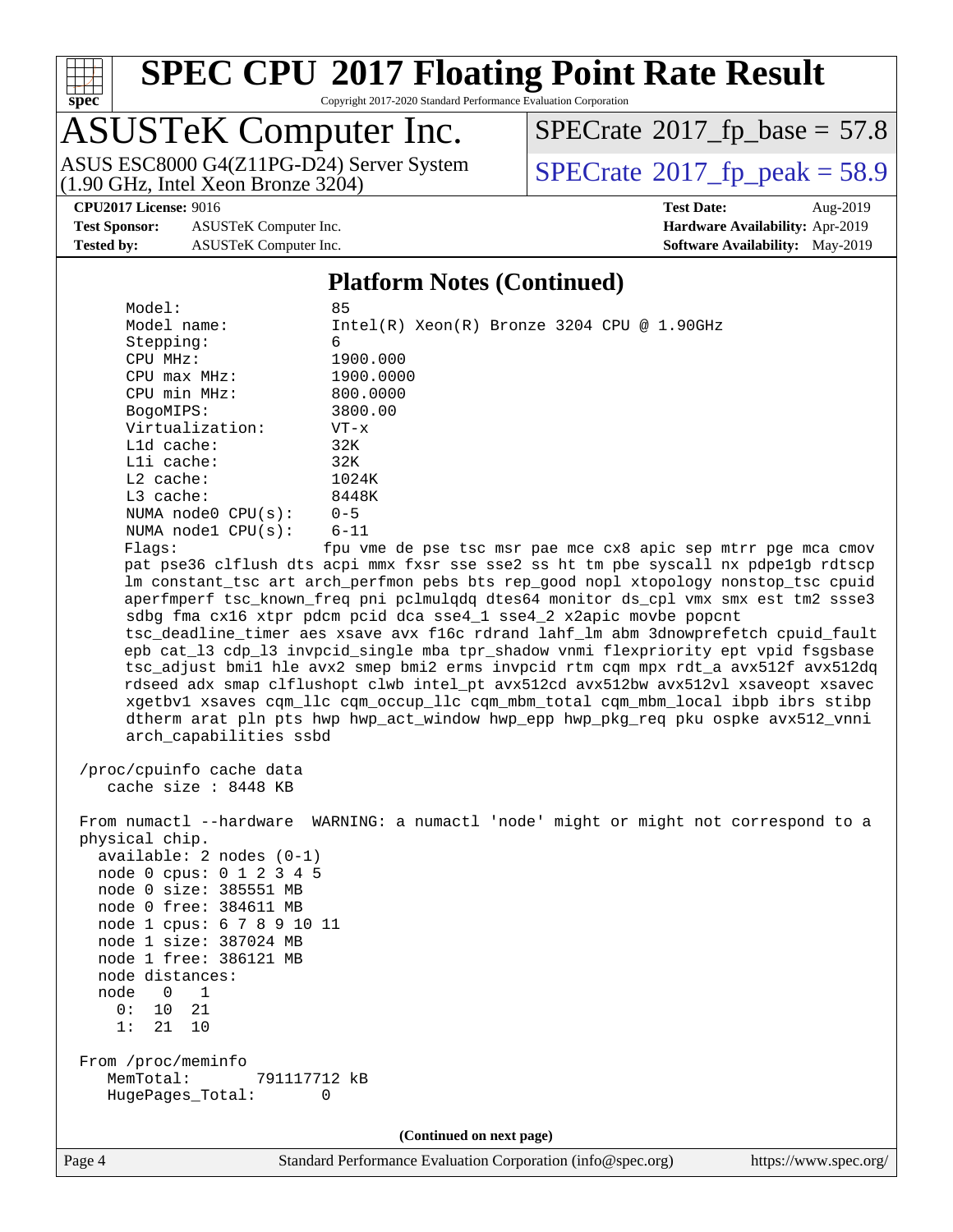

Copyright 2017-2020 Standard Performance Evaluation Corporation

### ASUSTeK Computer Inc.

(1.90 GHz, Intel Xeon Bronze 3204) ASUS ESC8000 G4(Z11PG-D24) Server System  $\sqrt{\text{SPECrate}^{\otimes}2017\_fp\_peak} = 58.9$  $\sqrt{\text{SPECrate}^{\otimes}2017\_fp\_peak} = 58.9$  $\sqrt{\text{SPECrate}^{\otimes}2017\_fp\_peak} = 58.9$ 

 $SPECTate@2017_fp\_base = 57.8$ 

**[Test Sponsor:](http://www.spec.org/auto/cpu2017/Docs/result-fields.html#TestSponsor)** ASUSTeK Computer Inc. **[Hardware Availability:](http://www.spec.org/auto/cpu2017/Docs/result-fields.html#HardwareAvailability)** Apr-2019 **[Tested by:](http://www.spec.org/auto/cpu2017/Docs/result-fields.html#Testedby)** ASUSTeK Computer Inc. **[Software Availability:](http://www.spec.org/auto/cpu2017/Docs/result-fields.html#SoftwareAvailability)** May-2019

**[CPU2017 License:](http://www.spec.org/auto/cpu2017/Docs/result-fields.html#CPU2017License)** 9016 **[Test Date:](http://www.spec.org/auto/cpu2017/Docs/result-fields.html#TestDate)** Aug-2019

### **[Platform Notes \(Continued\)](http://www.spec.org/auto/cpu2017/Docs/result-fields.html#PlatformNotes)**

Page 5 Standard Performance Evaluation Corporation [\(info@spec.org\)](mailto:info@spec.org) <https://www.spec.org/> Hugepagesize: 2048 kB From /etc/\*release\* /etc/\*version\* os-release: NAME="SLES" VERSION="15" VERSION\_ID="15" PRETTY\_NAME="SUSE Linux Enterprise Server 15" ID="sles" ID\_LIKE="suse" ANSI\_COLOR="0;32" CPE\_NAME="cpe:/o:suse:sles:15" uname -a: Linux linux-gh78 4.12.14-23-default #1 SMP Tue May 29 21:04:44 UTC 2018 (cd0437b) x86\_64 x86\_64 x86\_64 GNU/Linux Kernel self-reported vulnerability status: CVE-2017-5754 (Meltdown): Not affected CVE-2017-5753 (Spectre variant 1): Mitigation: \_\_user pointer sanitization CVE-2017-5715 (Spectre variant 2): Mitigation: Indirect Branch Restricted Speculation, IBPB, IBRS\_FW run-level 3 Aug 5 10:23 SPEC is set to: /spec2017\_19u4 Filesystem Type Size Used Avail Use% Mounted on /dev/sda4 xfs 929G 15G 914G 2% / Additional information from dmidecode follows. WARNING: Use caution when you interpret this section. The 'dmidecode' program reads system data which is "intended to allow hardware to be accurately determined", but the intent may not be met, as there are frequent changes to hardware, firmware, and the "DMTF SMBIOS" standard. BIOS American Megatrends Inc. 5102 02/11/2019 Memory: 24x Samsung M393A4K40CB2-CVF 32 GB 2 rank 2933, configured at 2133 (End of data from sysinfo program) **[Compiler Version Notes](http://www.spec.org/auto/cpu2017/Docs/result-fields.html#CompilerVersionNotes)** ============================================================================== C | 519.lbm\_r(base, peak) 538.imagick\_r(base, peak) | 544.nab\_r(base, peak) ------------------------------------------------------------------------------ **(Continued on next page)**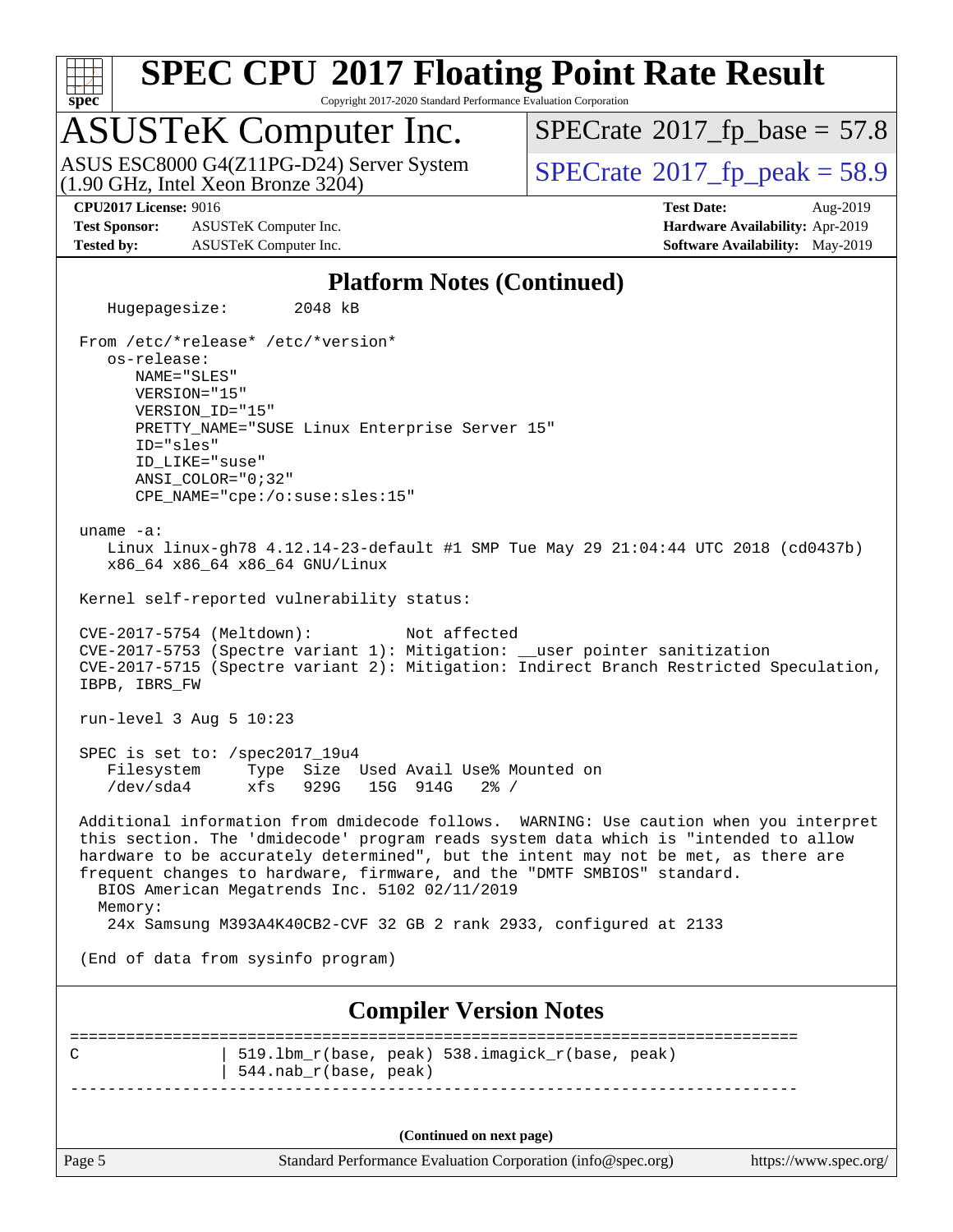

Copyright 2017-2020 Standard Performance Evaluation Corporation

# ASUSTeK Computer Inc.<br>ASUS ESC8000 G4(Z11PG-D24) Server System

(1.90 GHz, Intel Xeon Bronze 3204)

 $SPECrate$ <sup>®</sup>[2017\\_fp\\_base =](http://www.spec.org/auto/cpu2017/Docs/result-fields.html#SPECrate2017fpbase) 57.8

 $SPECrate<sup>®</sup>2017_fp_peak = 58.9$  $SPECrate<sup>®</sup>2017_fp_peak = 58.9$  $SPECrate<sup>®</sup>2017_fp_peak = 58.9$  $SPECrate<sup>®</sup>2017_fp_peak = 58.9$ 

**[Test Sponsor:](http://www.spec.org/auto/cpu2017/Docs/result-fields.html#TestSponsor)** ASUSTeK Computer Inc. **[Hardware Availability:](http://www.spec.org/auto/cpu2017/Docs/result-fields.html#HardwareAvailability)** Apr-2019 **[Tested by:](http://www.spec.org/auto/cpu2017/Docs/result-fields.html#Testedby)** ASUSTeK Computer Inc. **[Software Availability:](http://www.spec.org/auto/cpu2017/Docs/result-fields.html#SoftwareAvailability)** May-2019

**[CPU2017 License:](http://www.spec.org/auto/cpu2017/Docs/result-fields.html#CPU2017License)** 9016 **[Test Date:](http://www.spec.org/auto/cpu2017/Docs/result-fields.html#TestDate)** Aug-2019

### **[Compiler Version Notes \(Continued\)](http://www.spec.org/auto/cpu2017/Docs/result-fields.html#CompilerVersionNotes)**

|         | Intel(R) C Intel(R) 64 Compiler for applications running on Intel(R) 64,<br>Version 19.0.4.227 Build 20190416<br>Copyright (C) 1985-2019 Intel Corporation. All rights reserved.<br>----------------                                                                                                                                                                                                                                                                                                                                                                 |
|---------|----------------------------------------------------------------------------------------------------------------------------------------------------------------------------------------------------------------------------------------------------------------------------------------------------------------------------------------------------------------------------------------------------------------------------------------------------------------------------------------------------------------------------------------------------------------------|
| $C++$   | $508.namd_r(base, peak) 510.parest_r(base, peak)$                                                                                                                                                                                                                                                                                                                                                                                                                                                                                                                    |
|         | Intel(R) $C++$ Intel(R) 64 Compiler for applications running on Intel(R) 64,<br>Version 19.0.4.227 Build 20190416<br>Copyright (C) 1985-2019 Intel Corporation. All rights reserved.                                                                                                                                                                                                                                                                                                                                                                                 |
|         | $C++$ , C   511.povray_r(base, peak) 526.blender_r(base, peak)                                                                                                                                                                                                                                                                                                                                                                                                                                                                                                       |
|         | Intel(R) $C++$ Intel(R) 64 Compiler for applications running on Intel(R) 64,<br>Version 19.0.4.227 Build 20190416<br>Copyright (C) 1985-2019 Intel Corporation. All rights reserved.<br>Intel(R) C Intel(R) 64 Compiler for applications running on Intel(R) 64,<br>Version 19.0.4.227 Build 20190416<br>Copyright (C) 1985-2019 Intel Corporation. All rights reserved.<br>--------------------                                                                                                                                                                     |
|         | $C++$ , C, Fortran   507.cactuBSSN_r(base, peak)                                                                                                                                                                                                                                                                                                                                                                                                                                                                                                                     |
|         | Intel(R) $C++$ Intel(R) 64 Compiler for applications running on Intel(R) 64,<br>Version 19.0.4.227 Build 20190416<br>Copyright (C) 1985-2019 Intel Corporation. All rights reserved.<br>Intel(R) C Intel(R) 64 Compiler for applications running on Intel(R) 64,<br>Version 19.0.4.227 Build 20190416<br>Copyright (C) 1985-2019 Intel Corporation. All rights reserved.<br>$Intel(R)$ Fortran Intel(R) 64 Compiler for applications running on Intel(R)<br>64, Version 19.0.4.227 Build 20190416<br>Copyright (C) 1985-2019 Intel Corporation. All rights reserved. |
| Fortran | 503.bwaves $r(base, peak)$ 549.fotonik3d $r(base, peak)$<br>554.roms_r(base, peak)                                                                                                                                                                                                                                                                                                                                                                                                                                                                                   |
|         | $Intel(R)$ Fortran Intel(R) 64 Compiler for applications running on Intel(R)<br>64, Version 19.0.4.227 Build 20190416<br>Copyright (C) 1985-2019 Intel Corporation. All rights reserved.                                                                                                                                                                                                                                                                                                                                                                             |
|         | (Continued on next page)                                                                                                                                                                                                                                                                                                                                                                                                                                                                                                                                             |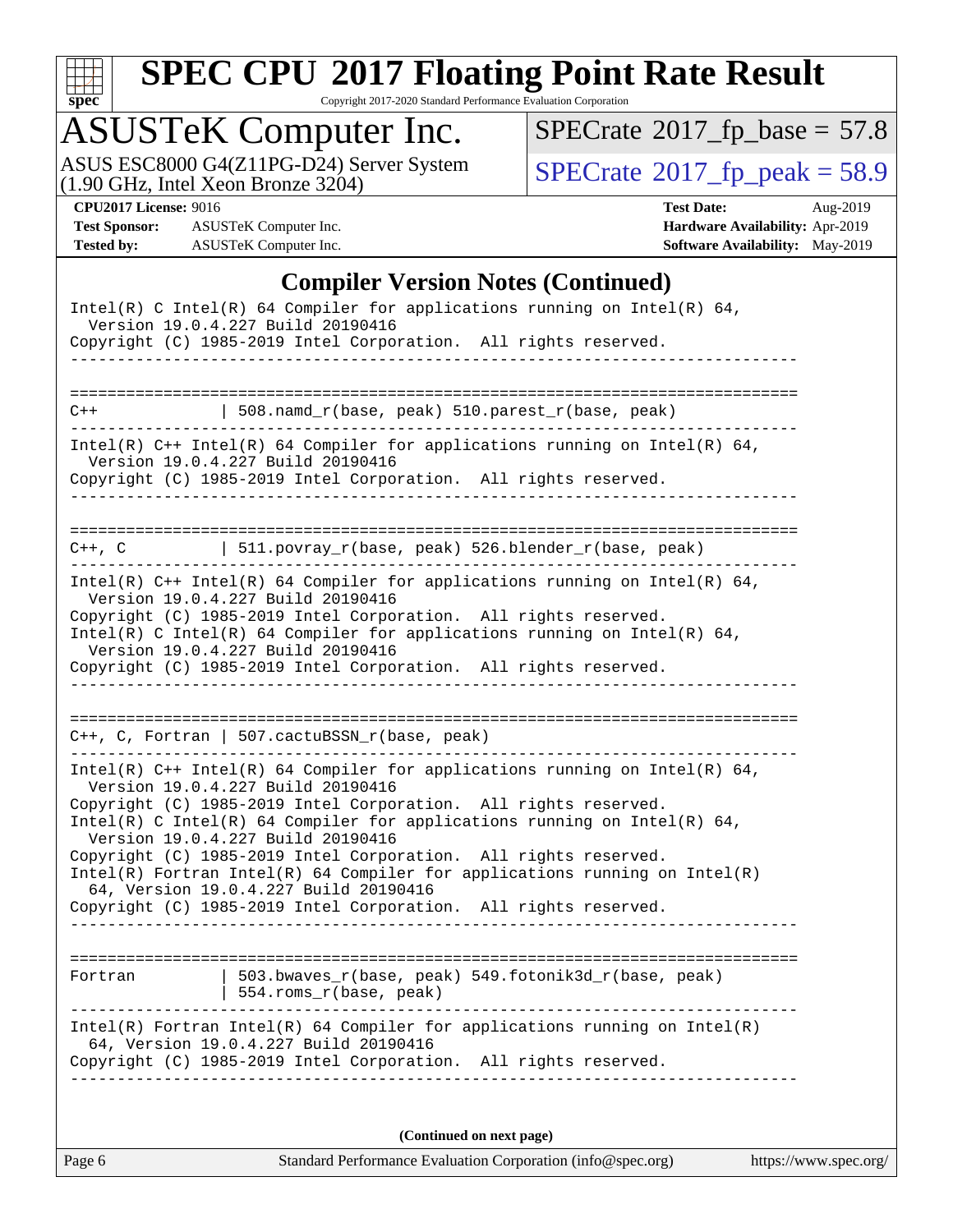

Copyright 2017-2020 Standard Performance Evaluation Corporation

### ASUSTeK Computer Inc.

(1.90 GHz, Intel Xeon Bronze 3204) ASUS ESC8000 G4(Z11PG-D24) Server System <br>(1.90 GHz, Intel Yean Bronze 3204)

 $SPECTate@2017_fp\_base = 57.8$ 

**[Test Sponsor:](http://www.spec.org/auto/cpu2017/Docs/result-fields.html#TestSponsor)** ASUSTeK Computer Inc. **[Hardware Availability:](http://www.spec.org/auto/cpu2017/Docs/result-fields.html#HardwareAvailability)** Apr-2019 **[Tested by:](http://www.spec.org/auto/cpu2017/Docs/result-fields.html#Testedby)** ASUSTeK Computer Inc. **[Software Availability:](http://www.spec.org/auto/cpu2017/Docs/result-fields.html#SoftwareAvailability)** May-2019

**[CPU2017 License:](http://www.spec.org/auto/cpu2017/Docs/result-fields.html#CPU2017License)** 9016 **[Test Date:](http://www.spec.org/auto/cpu2017/Docs/result-fields.html#TestDate)** Aug-2019

### **[Compiler Version Notes \(Continued\)](http://www.spec.org/auto/cpu2017/Docs/result-fields.html#CompilerVersionNotes)**

| 521.wrf $r(base, peak)$ 527.cam4 $r(base, peak)$<br>Fortran, C                                                      |
|---------------------------------------------------------------------------------------------------------------------|
| Intel(R) Fortran Intel(R) 64 Compiler for applications running on Intel(R)<br>64, Version 19.0.4.227 Build 20190416 |
| Copyright (C) 1985-2019 Intel Corporation. All rights reserved.                                                     |
| Intel(R) C Intel(R) 64 Compiler for applications running on Intel(R) 64,<br>Version 19.0.4.227 Build 20190416       |
| Copyright (C) 1985-2019 Intel Corporation. All rights reserved.                                                     |
|                                                                                                                     |

### **[Base Compiler Invocation](http://www.spec.org/auto/cpu2017/Docs/result-fields.html#BaseCompilerInvocation)**

[C benchmarks](http://www.spec.org/auto/cpu2017/Docs/result-fields.html#Cbenchmarks):

[icc -m64 -std=c11](http://www.spec.org/cpu2017/results/res2019q3/cpu2017-20190826-17233.flags.html#user_CCbase_intel_icc_64bit_c11_33ee0cdaae7deeeab2a9725423ba97205ce30f63b9926c2519791662299b76a0318f32ddfffdc46587804de3178b4f9328c46fa7c2b0cd779d7a61945c91cd35)

[C++ benchmarks:](http://www.spec.org/auto/cpu2017/Docs/result-fields.html#CXXbenchmarks) [icpc -m64](http://www.spec.org/cpu2017/results/res2019q3/cpu2017-20190826-17233.flags.html#user_CXXbase_intel_icpc_64bit_4ecb2543ae3f1412ef961e0650ca070fec7b7afdcd6ed48761b84423119d1bf6bdf5cad15b44d48e7256388bc77273b966e5eb805aefd121eb22e9299b2ec9d9)

[Fortran benchmarks](http://www.spec.org/auto/cpu2017/Docs/result-fields.html#Fortranbenchmarks): [ifort -m64](http://www.spec.org/cpu2017/results/res2019q3/cpu2017-20190826-17233.flags.html#user_FCbase_intel_ifort_64bit_24f2bb282fbaeffd6157abe4f878425411749daecae9a33200eee2bee2fe76f3b89351d69a8130dd5949958ce389cf37ff59a95e7a40d588e8d3a57e0c3fd751)

[Benchmarks using both Fortran and C](http://www.spec.org/auto/cpu2017/Docs/result-fields.html#BenchmarksusingbothFortranandC): [ifort -m64](http://www.spec.org/cpu2017/results/res2019q3/cpu2017-20190826-17233.flags.html#user_CC_FCbase_intel_ifort_64bit_24f2bb282fbaeffd6157abe4f878425411749daecae9a33200eee2bee2fe76f3b89351d69a8130dd5949958ce389cf37ff59a95e7a40d588e8d3a57e0c3fd751) [icc -m64 -std=c11](http://www.spec.org/cpu2017/results/res2019q3/cpu2017-20190826-17233.flags.html#user_CC_FCbase_intel_icc_64bit_c11_33ee0cdaae7deeeab2a9725423ba97205ce30f63b9926c2519791662299b76a0318f32ddfffdc46587804de3178b4f9328c46fa7c2b0cd779d7a61945c91cd35)

[Benchmarks using both C and C++](http://www.spec.org/auto/cpu2017/Docs/result-fields.html#BenchmarksusingbothCandCXX): [icpc -m64](http://www.spec.org/cpu2017/results/res2019q3/cpu2017-20190826-17233.flags.html#user_CC_CXXbase_intel_icpc_64bit_4ecb2543ae3f1412ef961e0650ca070fec7b7afdcd6ed48761b84423119d1bf6bdf5cad15b44d48e7256388bc77273b966e5eb805aefd121eb22e9299b2ec9d9) [icc -m64 -std=c11](http://www.spec.org/cpu2017/results/res2019q3/cpu2017-20190826-17233.flags.html#user_CC_CXXbase_intel_icc_64bit_c11_33ee0cdaae7deeeab2a9725423ba97205ce30f63b9926c2519791662299b76a0318f32ddfffdc46587804de3178b4f9328c46fa7c2b0cd779d7a61945c91cd35)

[Benchmarks using Fortran, C, and C++:](http://www.spec.org/auto/cpu2017/Docs/result-fields.html#BenchmarksusingFortranCandCXX) [icpc -m64](http://www.spec.org/cpu2017/results/res2019q3/cpu2017-20190826-17233.flags.html#user_CC_CXX_FCbase_intel_icpc_64bit_4ecb2543ae3f1412ef961e0650ca070fec7b7afdcd6ed48761b84423119d1bf6bdf5cad15b44d48e7256388bc77273b966e5eb805aefd121eb22e9299b2ec9d9) [icc -m64 -std=c11](http://www.spec.org/cpu2017/results/res2019q3/cpu2017-20190826-17233.flags.html#user_CC_CXX_FCbase_intel_icc_64bit_c11_33ee0cdaae7deeeab2a9725423ba97205ce30f63b9926c2519791662299b76a0318f32ddfffdc46587804de3178b4f9328c46fa7c2b0cd779d7a61945c91cd35) [ifort -m64](http://www.spec.org/cpu2017/results/res2019q3/cpu2017-20190826-17233.flags.html#user_CC_CXX_FCbase_intel_ifort_64bit_24f2bb282fbaeffd6157abe4f878425411749daecae9a33200eee2bee2fe76f3b89351d69a8130dd5949958ce389cf37ff59a95e7a40d588e8d3a57e0c3fd751)

### **[Base Portability Flags](http://www.spec.org/auto/cpu2017/Docs/result-fields.html#BasePortabilityFlags)**

 503.bwaves\_r: [-DSPEC\\_LP64](http://www.spec.org/cpu2017/results/res2019q3/cpu2017-20190826-17233.flags.html#suite_basePORTABILITY503_bwaves_r_DSPEC_LP64) 507.cactuBSSN\_r: [-DSPEC\\_LP64](http://www.spec.org/cpu2017/results/res2019q3/cpu2017-20190826-17233.flags.html#suite_basePORTABILITY507_cactuBSSN_r_DSPEC_LP64) 508.namd\_r: [-DSPEC\\_LP64](http://www.spec.org/cpu2017/results/res2019q3/cpu2017-20190826-17233.flags.html#suite_basePORTABILITY508_namd_r_DSPEC_LP64) 510.parest\_r: [-DSPEC\\_LP64](http://www.spec.org/cpu2017/results/res2019q3/cpu2017-20190826-17233.flags.html#suite_basePORTABILITY510_parest_r_DSPEC_LP64) 511.povray\_r: [-DSPEC\\_LP64](http://www.spec.org/cpu2017/results/res2019q3/cpu2017-20190826-17233.flags.html#suite_basePORTABILITY511_povray_r_DSPEC_LP64) 519.lbm\_r: [-DSPEC\\_LP64](http://www.spec.org/cpu2017/results/res2019q3/cpu2017-20190826-17233.flags.html#suite_basePORTABILITY519_lbm_r_DSPEC_LP64) 521.wrf\_r: [-DSPEC\\_LP64](http://www.spec.org/cpu2017/results/res2019q3/cpu2017-20190826-17233.flags.html#suite_basePORTABILITY521_wrf_r_DSPEC_LP64) [-DSPEC\\_CASE\\_FLAG](http://www.spec.org/cpu2017/results/res2019q3/cpu2017-20190826-17233.flags.html#b521.wrf_r_baseCPORTABILITY_DSPEC_CASE_FLAG) [-convert big\\_endian](http://www.spec.org/cpu2017/results/res2019q3/cpu2017-20190826-17233.flags.html#user_baseFPORTABILITY521_wrf_r_convert_big_endian_c3194028bc08c63ac5d04de18c48ce6d347e4e562e8892b8bdbdc0214820426deb8554edfa529a3fb25a586e65a3d812c835984020483e7e73212c4d31a38223) 526.blender\_r: [-DSPEC\\_LP64](http://www.spec.org/cpu2017/results/res2019q3/cpu2017-20190826-17233.flags.html#suite_basePORTABILITY526_blender_r_DSPEC_LP64) [-DSPEC\\_LINUX](http://www.spec.org/cpu2017/results/res2019q3/cpu2017-20190826-17233.flags.html#b526.blender_r_baseCPORTABILITY_DSPEC_LINUX) [-funsigned-char](http://www.spec.org/cpu2017/results/res2019q3/cpu2017-20190826-17233.flags.html#user_baseCPORTABILITY526_blender_r_force_uchar_40c60f00ab013830e2dd6774aeded3ff59883ba5a1fc5fc14077f794d777847726e2a5858cbc7672e36e1b067e7e5c1d9a74f7176df07886a243d7cc18edfe67) 527.cam4\_r: [-DSPEC\\_LP64](http://www.spec.org/cpu2017/results/res2019q3/cpu2017-20190826-17233.flags.html#suite_basePORTABILITY527_cam4_r_DSPEC_LP64) [-DSPEC\\_CASE\\_FLAG](http://www.spec.org/cpu2017/results/res2019q3/cpu2017-20190826-17233.flags.html#b527.cam4_r_baseCPORTABILITY_DSPEC_CASE_FLAG) 538.imagick\_r: [-DSPEC\\_LP64](http://www.spec.org/cpu2017/results/res2019q3/cpu2017-20190826-17233.flags.html#suite_basePORTABILITY538_imagick_r_DSPEC_LP64)

**(Continued on next page)**

Page 7 Standard Performance Evaluation Corporation [\(info@spec.org\)](mailto:info@spec.org) <https://www.spec.org/>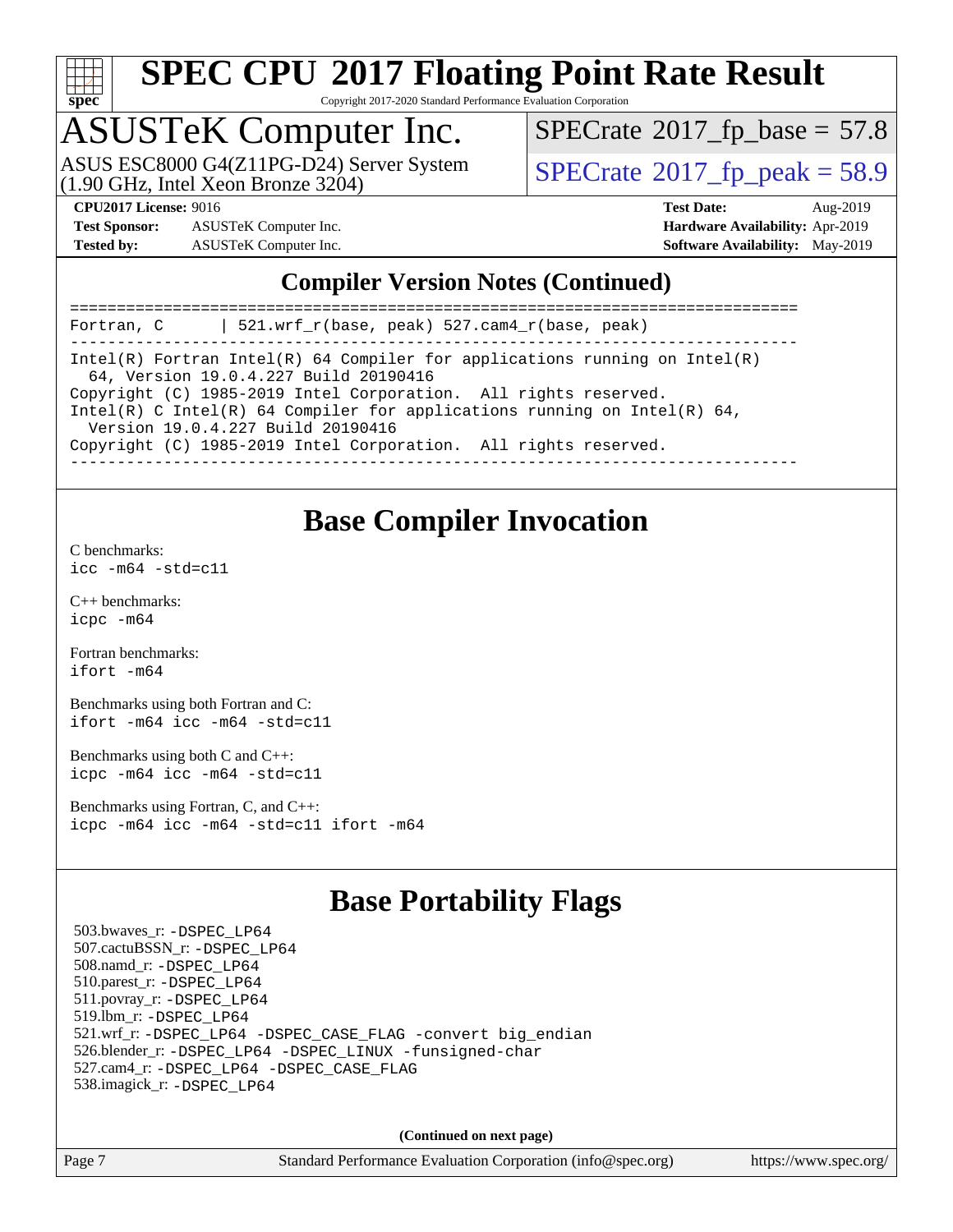

Copyright 2017-2020 Standard Performance Evaluation Corporation

## ASUSTeK Computer Inc.

(1.90 GHz, Intel Xeon Bronze 3204) ASUS ESC8000 G4(Z11PG-D24) Server System  $\vert$  [SPECrate](http://www.spec.org/auto/cpu2017/Docs/result-fields.html#SPECrate2017fppeak)®[2017\\_fp\\_peak = 5](http://www.spec.org/auto/cpu2017/Docs/result-fields.html#SPECrate2017fppeak)8.9

 $SPECTate@2017_fp\_base = 57.8$ 

**[Test Sponsor:](http://www.spec.org/auto/cpu2017/Docs/result-fields.html#TestSponsor)** ASUSTeK Computer Inc. **[Hardware Availability:](http://www.spec.org/auto/cpu2017/Docs/result-fields.html#HardwareAvailability)** Apr-2019 **[Tested by:](http://www.spec.org/auto/cpu2017/Docs/result-fields.html#Testedby)** ASUSTeK Computer Inc. **[Software Availability:](http://www.spec.org/auto/cpu2017/Docs/result-fields.html#SoftwareAvailability)** May-2019

**[CPU2017 License:](http://www.spec.org/auto/cpu2017/Docs/result-fields.html#CPU2017License)** 9016 **[Test Date:](http://www.spec.org/auto/cpu2017/Docs/result-fields.html#TestDate)** Aug-2019

### **[Base Portability Flags \(Continued\)](http://www.spec.org/auto/cpu2017/Docs/result-fields.html#BasePortabilityFlags)**

 544.nab\_r: [-DSPEC\\_LP64](http://www.spec.org/cpu2017/results/res2019q3/cpu2017-20190826-17233.flags.html#suite_basePORTABILITY544_nab_r_DSPEC_LP64) 549.fotonik3d\_r: [-DSPEC\\_LP64](http://www.spec.org/cpu2017/results/res2019q3/cpu2017-20190826-17233.flags.html#suite_basePORTABILITY549_fotonik3d_r_DSPEC_LP64) 554.roms\_r: [-DSPEC\\_LP64](http://www.spec.org/cpu2017/results/res2019q3/cpu2017-20190826-17233.flags.html#suite_basePORTABILITY554_roms_r_DSPEC_LP64)

### **[Base Optimization Flags](http://www.spec.org/auto/cpu2017/Docs/result-fields.html#BaseOptimizationFlags)**

[C benchmarks](http://www.spec.org/auto/cpu2017/Docs/result-fields.html#Cbenchmarks):

[-xCORE-AVX2](http://www.spec.org/cpu2017/results/res2019q3/cpu2017-20190826-17233.flags.html#user_CCbase_f-xCORE-AVX2) [-ipo](http://www.spec.org/cpu2017/results/res2019q3/cpu2017-20190826-17233.flags.html#user_CCbase_f-ipo) [-O3](http://www.spec.org/cpu2017/results/res2019q3/cpu2017-20190826-17233.flags.html#user_CCbase_f-O3) [-no-prec-div](http://www.spec.org/cpu2017/results/res2019q3/cpu2017-20190826-17233.flags.html#user_CCbase_f-no-prec-div) [-qopt-prefetch](http://www.spec.org/cpu2017/results/res2019q3/cpu2017-20190826-17233.flags.html#user_CCbase_f-qopt-prefetch) [-ffinite-math-only](http://www.spec.org/cpu2017/results/res2019q3/cpu2017-20190826-17233.flags.html#user_CCbase_f_finite_math_only_cb91587bd2077682c4b38af759c288ed7c732db004271a9512da14a4f8007909a5f1427ecbf1a0fb78ff2a814402c6114ac565ca162485bbcae155b5e4258871) [-qopt-mem-layout-trans=4](http://www.spec.org/cpu2017/results/res2019q3/cpu2017-20190826-17233.flags.html#user_CCbase_f-qopt-mem-layout-trans_fa39e755916c150a61361b7846f310bcdf6f04e385ef281cadf3647acec3f0ae266d1a1d22d972a7087a248fd4e6ca390a3634700869573d231a252c784941a8)

[C++ benchmarks:](http://www.spec.org/auto/cpu2017/Docs/result-fields.html#CXXbenchmarks)

```
-xCORE-AVX2 -ipo -O3 -no-prec-div -qopt-prefetch -ffinite-math-only
-qopt-mem-layout-trans=4
```
[Fortran benchmarks](http://www.spec.org/auto/cpu2017/Docs/result-fields.html#Fortranbenchmarks):

```
-xCORE-AVX2 -ipo -O3 -no-prec-div -qopt-prefetch -ffinite-math-only
-qopt-mem-layout-trans=4 -auto -nostandard-realloc-lhs
-align array32byte
```
[Benchmarks using both Fortran and C](http://www.spec.org/auto/cpu2017/Docs/result-fields.html#BenchmarksusingbothFortranandC):

[-xCORE-AVX2](http://www.spec.org/cpu2017/results/res2019q3/cpu2017-20190826-17233.flags.html#user_CC_FCbase_f-xCORE-AVX2) [-ipo](http://www.spec.org/cpu2017/results/res2019q3/cpu2017-20190826-17233.flags.html#user_CC_FCbase_f-ipo) [-O3](http://www.spec.org/cpu2017/results/res2019q3/cpu2017-20190826-17233.flags.html#user_CC_FCbase_f-O3) [-no-prec-div](http://www.spec.org/cpu2017/results/res2019q3/cpu2017-20190826-17233.flags.html#user_CC_FCbase_f-no-prec-div) [-qopt-prefetch](http://www.spec.org/cpu2017/results/res2019q3/cpu2017-20190826-17233.flags.html#user_CC_FCbase_f-qopt-prefetch) [-ffinite-math-only](http://www.spec.org/cpu2017/results/res2019q3/cpu2017-20190826-17233.flags.html#user_CC_FCbase_f_finite_math_only_cb91587bd2077682c4b38af759c288ed7c732db004271a9512da14a4f8007909a5f1427ecbf1a0fb78ff2a814402c6114ac565ca162485bbcae155b5e4258871) [-qopt-mem-layout-trans=4](http://www.spec.org/cpu2017/results/res2019q3/cpu2017-20190826-17233.flags.html#user_CC_FCbase_f-qopt-mem-layout-trans_fa39e755916c150a61361b7846f310bcdf6f04e385ef281cadf3647acec3f0ae266d1a1d22d972a7087a248fd4e6ca390a3634700869573d231a252c784941a8) [-auto](http://www.spec.org/cpu2017/results/res2019q3/cpu2017-20190826-17233.flags.html#user_CC_FCbase_f-auto) [-nostandard-realloc-lhs](http://www.spec.org/cpu2017/results/res2019q3/cpu2017-20190826-17233.flags.html#user_CC_FCbase_f_2003_std_realloc_82b4557e90729c0f113870c07e44d33d6f5a304b4f63d4c15d2d0f1fab99f5daaed73bdb9275d9ae411527f28b936061aa8b9c8f2d63842963b95c9dd6426b8a) [-align array32byte](http://www.spec.org/cpu2017/results/res2019q3/cpu2017-20190826-17233.flags.html#user_CC_FCbase_align_array32byte_b982fe038af199962ba9a80c053b8342c548c85b40b8e86eb3cc33dee0d7986a4af373ac2d51c3f7cf710a18d62fdce2948f201cd044323541f22fc0fffc51b6)

[Benchmarks using both C and C++](http://www.spec.org/auto/cpu2017/Docs/result-fields.html#BenchmarksusingbothCandCXX): [-xCORE-AVX2](http://www.spec.org/cpu2017/results/res2019q3/cpu2017-20190826-17233.flags.html#user_CC_CXXbase_f-xCORE-AVX2) [-ipo](http://www.spec.org/cpu2017/results/res2019q3/cpu2017-20190826-17233.flags.html#user_CC_CXXbase_f-ipo) [-O3](http://www.spec.org/cpu2017/results/res2019q3/cpu2017-20190826-17233.flags.html#user_CC_CXXbase_f-O3) [-no-prec-div](http://www.spec.org/cpu2017/results/res2019q3/cpu2017-20190826-17233.flags.html#user_CC_CXXbase_f-no-prec-div) [-qopt-prefetch](http://www.spec.org/cpu2017/results/res2019q3/cpu2017-20190826-17233.flags.html#user_CC_CXXbase_f-qopt-prefetch) [-ffinite-math-only](http://www.spec.org/cpu2017/results/res2019q3/cpu2017-20190826-17233.flags.html#user_CC_CXXbase_f_finite_math_only_cb91587bd2077682c4b38af759c288ed7c732db004271a9512da14a4f8007909a5f1427ecbf1a0fb78ff2a814402c6114ac565ca162485bbcae155b5e4258871) [-qopt-mem-layout-trans=4](http://www.spec.org/cpu2017/results/res2019q3/cpu2017-20190826-17233.flags.html#user_CC_CXXbase_f-qopt-mem-layout-trans_fa39e755916c150a61361b7846f310bcdf6f04e385ef281cadf3647acec3f0ae266d1a1d22d972a7087a248fd4e6ca390a3634700869573d231a252c784941a8)

[Benchmarks using Fortran, C, and C++:](http://www.spec.org/auto/cpu2017/Docs/result-fields.html#BenchmarksusingFortranCandCXX) [-xCORE-AVX2](http://www.spec.org/cpu2017/results/res2019q3/cpu2017-20190826-17233.flags.html#user_CC_CXX_FCbase_f-xCORE-AVX2) [-ipo](http://www.spec.org/cpu2017/results/res2019q3/cpu2017-20190826-17233.flags.html#user_CC_CXX_FCbase_f-ipo) [-O3](http://www.spec.org/cpu2017/results/res2019q3/cpu2017-20190826-17233.flags.html#user_CC_CXX_FCbase_f-O3) [-no-prec-div](http://www.spec.org/cpu2017/results/res2019q3/cpu2017-20190826-17233.flags.html#user_CC_CXX_FCbase_f-no-prec-div) [-qopt-prefetch](http://www.spec.org/cpu2017/results/res2019q3/cpu2017-20190826-17233.flags.html#user_CC_CXX_FCbase_f-qopt-prefetch) [-ffinite-math-only](http://www.spec.org/cpu2017/results/res2019q3/cpu2017-20190826-17233.flags.html#user_CC_CXX_FCbase_f_finite_math_only_cb91587bd2077682c4b38af759c288ed7c732db004271a9512da14a4f8007909a5f1427ecbf1a0fb78ff2a814402c6114ac565ca162485bbcae155b5e4258871) [-qopt-mem-layout-trans=4](http://www.spec.org/cpu2017/results/res2019q3/cpu2017-20190826-17233.flags.html#user_CC_CXX_FCbase_f-qopt-mem-layout-trans_fa39e755916c150a61361b7846f310bcdf6f04e385ef281cadf3647acec3f0ae266d1a1d22d972a7087a248fd4e6ca390a3634700869573d231a252c784941a8) [-auto](http://www.spec.org/cpu2017/results/res2019q3/cpu2017-20190826-17233.flags.html#user_CC_CXX_FCbase_f-auto) [-nostandard-realloc-lhs](http://www.spec.org/cpu2017/results/res2019q3/cpu2017-20190826-17233.flags.html#user_CC_CXX_FCbase_f_2003_std_realloc_82b4557e90729c0f113870c07e44d33d6f5a304b4f63d4c15d2d0f1fab99f5daaed73bdb9275d9ae411527f28b936061aa8b9c8f2d63842963b95c9dd6426b8a) [-align array32byte](http://www.spec.org/cpu2017/results/res2019q3/cpu2017-20190826-17233.flags.html#user_CC_CXX_FCbase_align_array32byte_b982fe038af199962ba9a80c053b8342c548c85b40b8e86eb3cc33dee0d7986a4af373ac2d51c3f7cf710a18d62fdce2948f201cd044323541f22fc0fffc51b6)

### **[Peak Compiler Invocation](http://www.spec.org/auto/cpu2017/Docs/result-fields.html#PeakCompilerInvocation)**

[C benchmarks](http://www.spec.org/auto/cpu2017/Docs/result-fields.html#Cbenchmarks): [icc -m64 -std=c11](http://www.spec.org/cpu2017/results/res2019q3/cpu2017-20190826-17233.flags.html#user_CCpeak_intel_icc_64bit_c11_33ee0cdaae7deeeab2a9725423ba97205ce30f63b9926c2519791662299b76a0318f32ddfffdc46587804de3178b4f9328c46fa7c2b0cd779d7a61945c91cd35)

[C++ benchmarks:](http://www.spec.org/auto/cpu2017/Docs/result-fields.html#CXXbenchmarks) [icpc -m64](http://www.spec.org/cpu2017/results/res2019q3/cpu2017-20190826-17233.flags.html#user_CXXpeak_intel_icpc_64bit_4ecb2543ae3f1412ef961e0650ca070fec7b7afdcd6ed48761b84423119d1bf6bdf5cad15b44d48e7256388bc77273b966e5eb805aefd121eb22e9299b2ec9d9)

**(Continued on next page)**

Page 8 Standard Performance Evaluation Corporation [\(info@spec.org\)](mailto:info@spec.org) <https://www.spec.org/>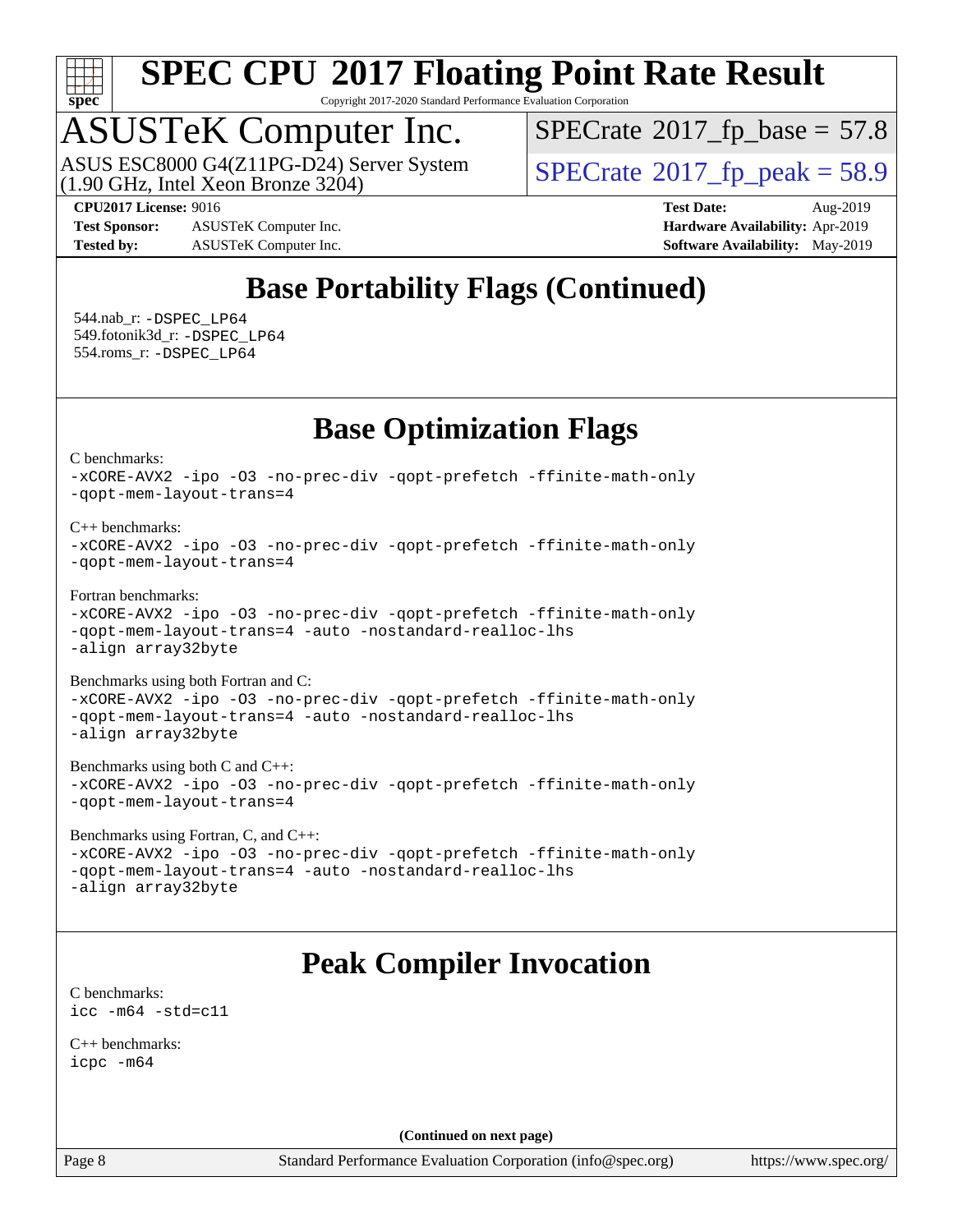

Copyright 2017-2020 Standard Performance Evaluation Corporation

# ASUSTeK Computer Inc.<br>ASUS ESC8000 G4(Z11PG-D24) Server System

(1.90 GHz, Intel Xeon Bronze 3204)

 $SPECTate@2017_fp\_base = 57.8$ 

 $SPECTate@2017_fp\_peak = 58.9$ 

**[Test Sponsor:](http://www.spec.org/auto/cpu2017/Docs/result-fields.html#TestSponsor)** ASUSTeK Computer Inc. **[Hardware Availability:](http://www.spec.org/auto/cpu2017/Docs/result-fields.html#HardwareAvailability)** Apr-2019 **[Tested by:](http://www.spec.org/auto/cpu2017/Docs/result-fields.html#Testedby)** ASUSTeK Computer Inc. **[Software Availability:](http://www.spec.org/auto/cpu2017/Docs/result-fields.html#SoftwareAvailability)** May-2019

**[CPU2017 License:](http://www.spec.org/auto/cpu2017/Docs/result-fields.html#CPU2017License)** 9016 **[Test Date:](http://www.spec.org/auto/cpu2017/Docs/result-fields.html#TestDate)** Aug-2019

### **[Peak Compiler Invocation \(Continued\)](http://www.spec.org/auto/cpu2017/Docs/result-fields.html#PeakCompilerInvocation)**

[Fortran benchmarks](http://www.spec.org/auto/cpu2017/Docs/result-fields.html#Fortranbenchmarks): [ifort -m64](http://www.spec.org/cpu2017/results/res2019q3/cpu2017-20190826-17233.flags.html#user_FCpeak_intel_ifort_64bit_24f2bb282fbaeffd6157abe4f878425411749daecae9a33200eee2bee2fe76f3b89351d69a8130dd5949958ce389cf37ff59a95e7a40d588e8d3a57e0c3fd751)

[Benchmarks using both Fortran and C](http://www.spec.org/auto/cpu2017/Docs/result-fields.html#BenchmarksusingbothFortranandC): [ifort -m64](http://www.spec.org/cpu2017/results/res2019q3/cpu2017-20190826-17233.flags.html#user_CC_FCpeak_intel_ifort_64bit_24f2bb282fbaeffd6157abe4f878425411749daecae9a33200eee2bee2fe76f3b89351d69a8130dd5949958ce389cf37ff59a95e7a40d588e8d3a57e0c3fd751) [icc -m64 -std=c11](http://www.spec.org/cpu2017/results/res2019q3/cpu2017-20190826-17233.flags.html#user_CC_FCpeak_intel_icc_64bit_c11_33ee0cdaae7deeeab2a9725423ba97205ce30f63b9926c2519791662299b76a0318f32ddfffdc46587804de3178b4f9328c46fa7c2b0cd779d7a61945c91cd35)

[Benchmarks using both C and C++](http://www.spec.org/auto/cpu2017/Docs/result-fields.html#BenchmarksusingbothCandCXX): [icpc -m64](http://www.spec.org/cpu2017/results/res2019q3/cpu2017-20190826-17233.flags.html#user_CC_CXXpeak_intel_icpc_64bit_4ecb2543ae3f1412ef961e0650ca070fec7b7afdcd6ed48761b84423119d1bf6bdf5cad15b44d48e7256388bc77273b966e5eb805aefd121eb22e9299b2ec9d9) [icc -m64 -std=c11](http://www.spec.org/cpu2017/results/res2019q3/cpu2017-20190826-17233.flags.html#user_CC_CXXpeak_intel_icc_64bit_c11_33ee0cdaae7deeeab2a9725423ba97205ce30f63b9926c2519791662299b76a0318f32ddfffdc46587804de3178b4f9328c46fa7c2b0cd779d7a61945c91cd35)

[Benchmarks using Fortran, C, and C++:](http://www.spec.org/auto/cpu2017/Docs/result-fields.html#BenchmarksusingFortranCandCXX) [icpc -m64](http://www.spec.org/cpu2017/results/res2019q3/cpu2017-20190826-17233.flags.html#user_CC_CXX_FCpeak_intel_icpc_64bit_4ecb2543ae3f1412ef961e0650ca070fec7b7afdcd6ed48761b84423119d1bf6bdf5cad15b44d48e7256388bc77273b966e5eb805aefd121eb22e9299b2ec9d9) [icc -m64 -std=c11](http://www.spec.org/cpu2017/results/res2019q3/cpu2017-20190826-17233.flags.html#user_CC_CXX_FCpeak_intel_icc_64bit_c11_33ee0cdaae7deeeab2a9725423ba97205ce30f63b9926c2519791662299b76a0318f32ddfffdc46587804de3178b4f9328c46fa7c2b0cd779d7a61945c91cd35) [ifort -m64](http://www.spec.org/cpu2017/results/res2019q3/cpu2017-20190826-17233.flags.html#user_CC_CXX_FCpeak_intel_ifort_64bit_24f2bb282fbaeffd6157abe4f878425411749daecae9a33200eee2bee2fe76f3b89351d69a8130dd5949958ce389cf37ff59a95e7a40d588e8d3a57e0c3fd751)

### **[Peak Portability Flags](http://www.spec.org/auto/cpu2017/Docs/result-fields.html#PeakPortabilityFlags)**

Same as Base Portability Flags

### **[Peak Optimization Flags](http://www.spec.org/auto/cpu2017/Docs/result-fields.html#PeakOptimizationFlags)**

[C benchmarks](http://www.spec.org/auto/cpu2017/Docs/result-fields.html#Cbenchmarks):

```
 519.lbm_r: -prof-gen(pass 1) -prof-use(pass 2) -ipo -xCORE-AVX2 -O3
-no-prec-div -qopt-prefetch -ffinite-math-only
-qopt-mem-layout-trans=4
```

```
 538.imagick_r: -xCORE-AVX2 -ipo -O3 -no-prec-div -qopt-prefetch
-ffinite-math-only -qopt-mem-layout-trans=4
```
544.nab\_r: Same as 538.imagick\_r

[C++ benchmarks:](http://www.spec.org/auto/cpu2017/Docs/result-fields.html#CXXbenchmarks)

```
 508.namd_r: -prof-gen(pass 1) -prof-use(pass 2) -ipo -xCORE-AVX2 -O3
-no-prec-div -qopt-prefetch -ffinite-math-only
-qopt-mem-layout-trans=4
```

```
 510.parest_r: -xCORE-AVX2 -ipo -O3 -no-prec-div -qopt-prefetch
-ffinite-math-only -qopt-mem-layout-trans=4
```
[Fortran benchmarks](http://www.spec.org/auto/cpu2017/Docs/result-fields.html#Fortranbenchmarks):

```
 503.bwaves_r: -xCORE-AVX2 -ipo -O3 -no-prec-div -qopt-prefetch
-ffinite-math-only -qopt-mem-layout-trans=4 -auto
```
**(Continued on next page)**